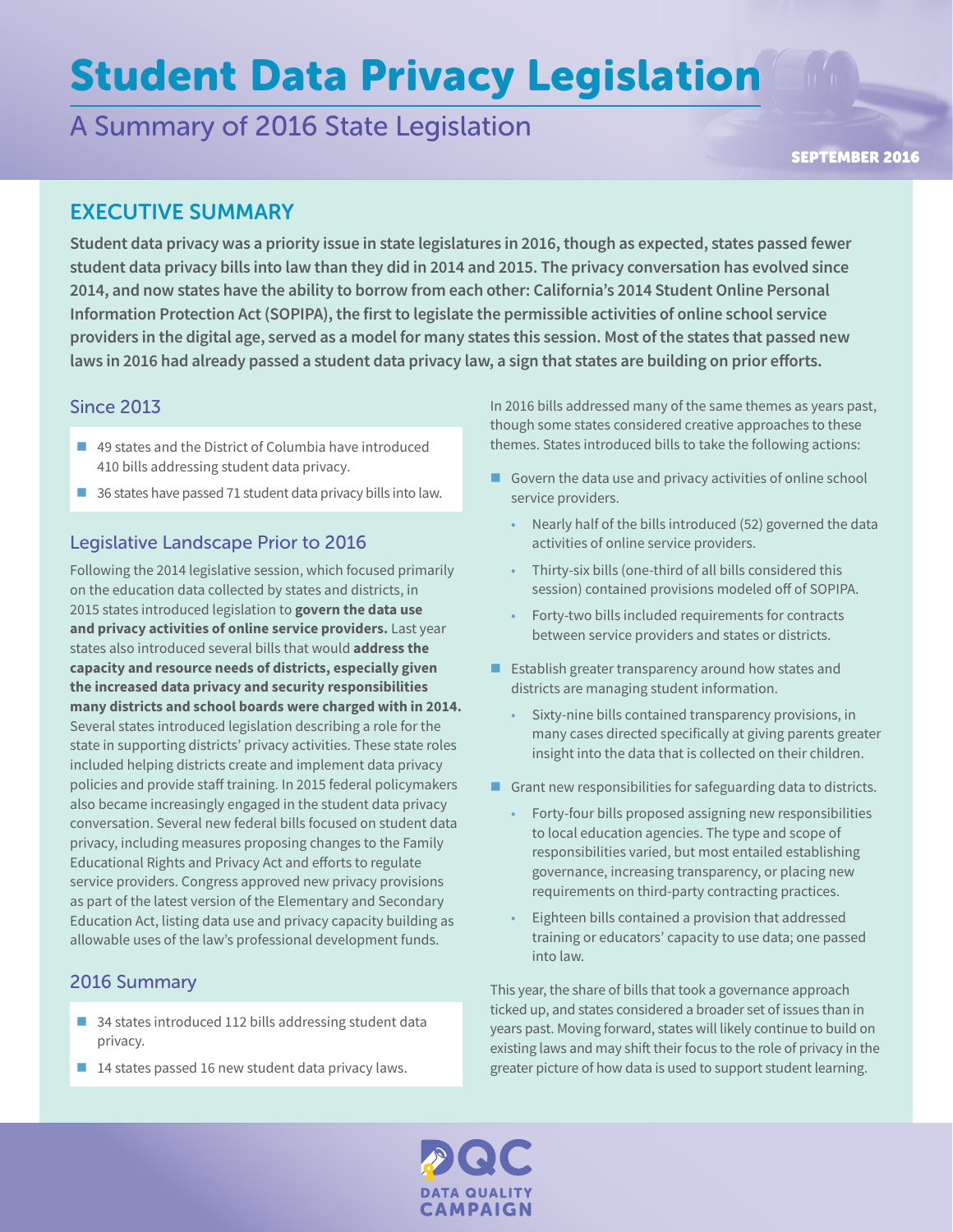## 2016 Session Overview

In 2016, for the third consecutive year, student data privacy was a priority issue for state legislatures across the country. While safeguarding students' personal information has always been an important concern, in 2014 this subject surged to the forefront of state (and federal) education policy conversations, driven in large part by the need to ensure that policies and practices account for new ways data is collected, used, and shared in the digital age and growing public concern about the lack of transparency around how school systems manage and use this information. This policy debate is not unique to education; technology has created capabilities to generate, analyze, and share data in unprecedented ways in every sector. This new landscape, coupled with a series of high-profile security breaches that have affected millions of Americans, has spurred a public appetite for greater accountability, restrictions, and transparency about information sharing practices writ large.

This year states were focused on the same core issues as in 2015, chief among them governance (or processes for making decisions about data use), transparency about states' data practices, and the activities of third-party providers that have access to student information. States, however, considered new creative approaches to these familiar themes this year.

The main questions states worked to address in 2015 were the same in 2016:

- $\blacksquare$  How can schools use education technology, applications, and websites in support of student learning while still safeguarding student privacy?
- $\blacksquare$  How can states best address the differences in the users and uses of data collected by the district and data collected through online services?
- $\blacksquare$  How can states best implement privacy laws and support their districts' privacy policies and activities?
- $\blacksquare$  How can states best develop privacy and data use policies that address immediate questions and concerns and allow for responsive governance decisions in the future?

Several new questions also rose to the forefront this year, such as the following:

- $\blacksquare$  How do states ensure transparency for parents?
- $\blacksquare$  What is the proper role of parental consent when it comes to collecting nonacademic data via surveys?
- $\blacksquare$  How do we safeguard student privacy when the learning platform spans both school and personal life (e.g., takehome devices, social media)?

## How Are States Protecting Privacy? Two Legislative Strategies

No matter which of these complicated issues a bill seeks to address, as in years past, student data privacy bills adopted two main approaches: protecting privacy by limiting data use (a "prohibitive" approach) and protecting privacy by implementing data governance (a "governance" approach). These approaches are not, however, mutually exclusive and often appear within a single bill.

#### Prohibitive approach

- $\blacksquare$  This approach seeks to ensure student privacy by preventing or halting the collection of a certain type of data (e.g., biometric data) or a certain data use (e.g., predictive analytics).
- $\blacksquare$  The Data Quality Campaign's (DQC) analysis shows that 80 of 112 bills were introduced using this approach (about the same share as 2015).

#### Governance approach

 $\blacksquare$  This approach seeks to amend or establish the procedures (e.g., security audits, public lists of data collected), roles and responsibilities (e.g., establishment of a chief privacy officer, description of school board and legislature roles),

and supports (state leadership) needed to ensure that data is used appropriately.

■ DQC's analysis shows that 92 of 112 bills—or 82 percent were introduced using this approach (compared to 67 percent of bills in 2015).

#### **LEGISLATIVE APPROACHES IN STATE STUDENT DATA PRIVACY LEGISLATION OVER TIME**



*The share of prohibitive bills has remained largely the same over the past three years, while the share of bills that addressed data governance has grown. Note that some bills contain both approaches.*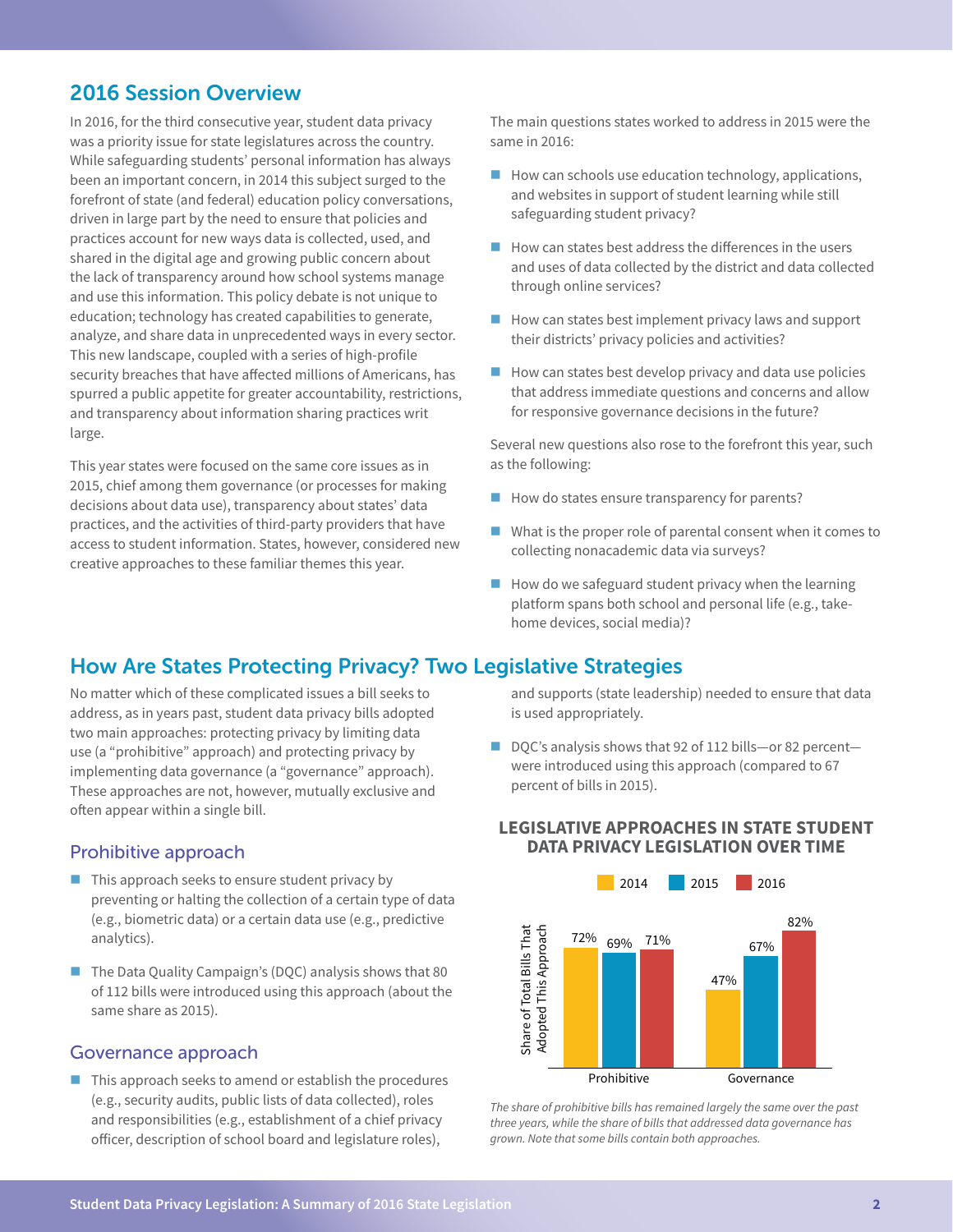## Summary of Introduced Legislation

Between the start of each state's 2016 session through September 1, 2016:

- $\blacksquare$  Thirty-four states considered 112 bills explicitly addressing student data privacy.
- $\blacksquare$  Twenty of the 34 states considered numerous bills.
- $\blacksquare$  States often considered bills articulating different approaches (i.e., governance and prohibitive or bills governing state data activities and the activities of thirdparty service providers).<sup>1</sup>

The student data privacy bills considered this session highlighted several key themes of importance to states.

#### Third-party service providers

The primary issue dominating privacy legislation in 2016 concerned the data shared between public education institutions and third-party service providers. Determining the role of policy in governing this relationship has been the subject of much conversation in states, given that using multiple private online providers to play a big role in learning, not just operations, is a relatively new practice for schools.

California was the first state to pass legislation that directly governs the activities of these service providers. Signed in September 2014, the Student Online Personal Information Protection Act (SOPIPA) places restrictions on the providers of online services and applications that are primarily designed for use in K–12 schools and have access to student personal information. These providers are prohibited from engaging in targeted advertising, amassing a profile of a student, or selling or disclosing student information according to specifications spelled out in the act, among other requirements. Because it was the first of its kind and garnered support from both the education sector and private industry representatives, SOPIPA has since become a model for other states considering legislation on this issue.

- $\blacksquare$  Fifty-two bills were introduced that governed the data activities of online service providers, 36 of which contained provisions modeled off of SOPIPA or the SUPER Act, a similar model bill that seeks to govern online service providers. Though all of these SOPIPA-inspired bills contained at least some language identical to the original, they were not carbon copies. States built on California's model and in some cases adapted it for their own contexts.
	- For example, 23 of the bills modeled off of SOPIPA included a definition of targeted advertising, something not included in the original. Most of these definitions are similar or identical to the language that was included in [federal legislation introduced in 2015](http://polis.house.gov/uploadedfiles/messer_polis_student_data_privacy_final.pdf) by

## FEDERAL PRIVACY LANDSCAPE

Unlike in 2015 when federal policymakers sought to address student data privacy through both new and existing laws, federal activity in 2016 focused on implementing the recently reauthorized No Child Left Behind (NCLB), known as the Every Student Succeeds Act (ESSA). Likely presaging a focus of state legislation in 2017, ESSA rulemaking this year required the US Department of Education and state education agencies to consider broad questions about education data use and reporting for both accountability and transparency purposes. ESSA maintains NCLB's strong focus on data and requires states to redesign their accountability systems; produce new postsecondary, attendance, and financial indicators; report on more groups of students, including those who are homeless or connected to the military; and engage stakeholders to design new public reports that will make data useful to the public. For the first time, data privacy and literacy training are listed as allowable uses of the law's Title II funds.

While student data privacy is likely to be a subject of renewed federal interest next year, federal policymakers may carry forward the more contextualized view of data they adopted this year to think carefully about how they can best [support and](http://dataqualitycampaign.org/resource/federal-actions-make-data-work-students/)  [strengthen](http://dataqualitycampaign.org/resource/federal-actions-make-data-work-students/) state data practices and privacy protections.

US Representatives Jared Polis (D-CO) and Luke Messer (R-IN). Given the [broad coalition of national education](http://blogs.edweek.org/edweek/DigitalEducation/2015/04/messer-polis_data_privacy_bill_reaction.html)  [organizations](http://blogs.edweek.org/edweek/DigitalEducation/2015/04/messer-polis_data_privacy_bill_reaction.html), including DQC, that supported this legislation, the field clearly interpreted this language as a best practice. This targeted advertising definition is now law in Colorado, Connecticut, Hawaii, North Carolina, Tennessee, and Virginia.

- [California](http://www.cqstatetrack.com/texis/redir?id=56c81d3a11a) considered a bill that would apply SOPIPA's provisions to operators that were designed and marketed for preschool and prekindergarten purposes and have actual knowledge that their service is used for that purpose.
- $\blacksquare$  Forty-two bills included requirements for contracts between service providers and states or districts. Some of these bills broadly required contracts to include provisions that safeguard privacy and security, while others indicated specific terms that must be contained in a contract, such as prohibiting a private vendor from selling student data.

#### Local role in safeguarding data

While much of the privacy conversation initially focused on student data that states collect, there has been increasing recognition of the important local role in safeguarding data.

*1 See the Bill Index at the end of this paper for more details on the types of bills introduced and signed into law.*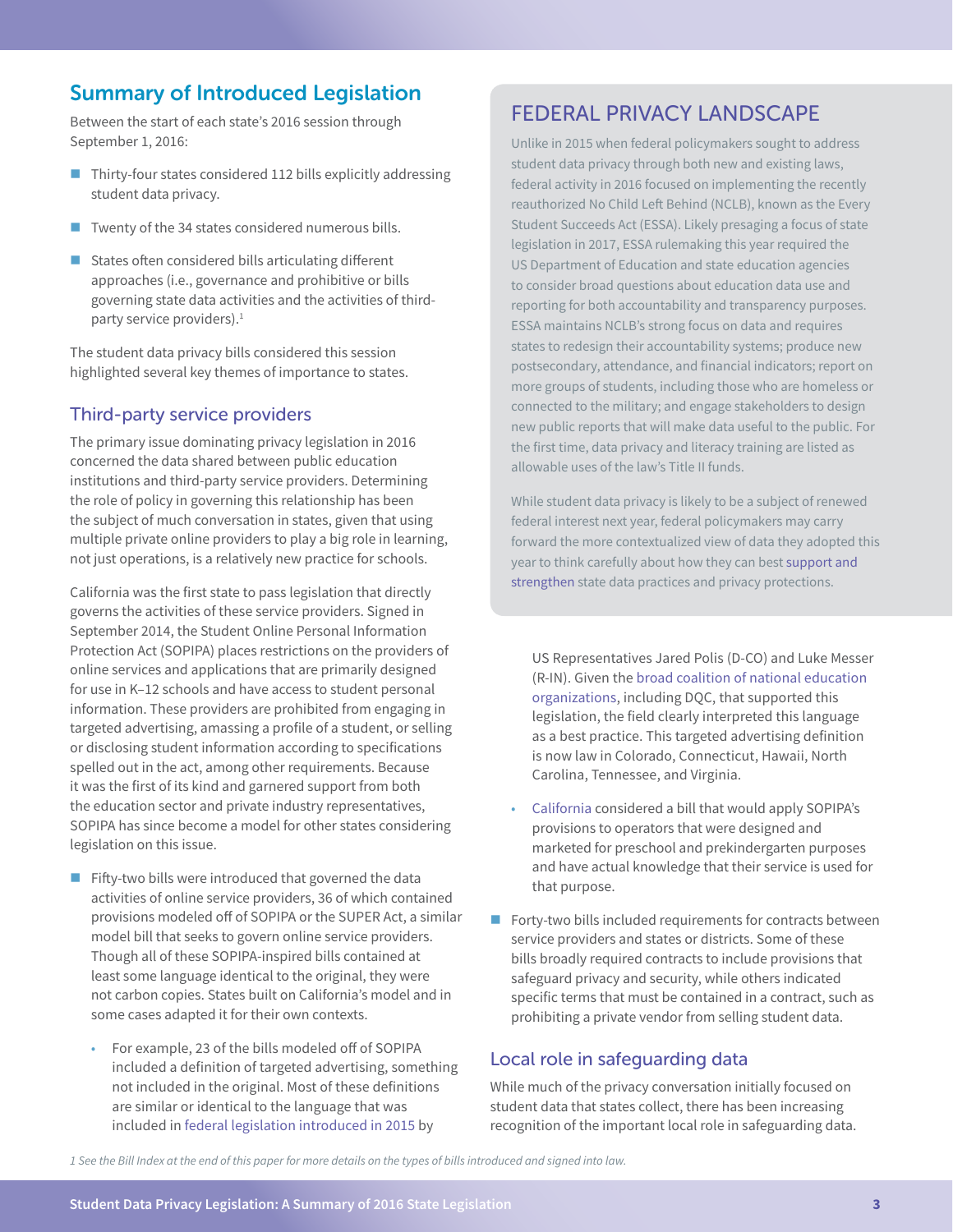- $\blacksquare$  Forty-four bills proposed new responsibilities for local education agencies (LEAs). The type and scope of responsibilities varied, but most entailed establishing governance, increasing transparency, or placing new requirements on third-party contracting practices.
- $\blacksquare$  Eighteen bills contained a provision that addressed training or educators' capacity to use data; one passed into law.
	- [Minnesota](https://legiscan.com/MN/text/HF3704/2015) introduced a bill that would require districts to conduct annual trainings for at least one staff member with access to student data to ensure compliance with the Family Educational Rights and Privacy Act.

While some states thought about how they could support local school systems in their capacity to safeguard data, especially given the new responsibilities prescribed in state laws, there is still a long way to go. Some bills did address training, but many were geared toward security and technology staff, rather than classroom teachers. Given the importance of ensuring that those closest to students are trained on how to protect and use students' personal information ethically, responsibly, and in accordance with new state laws, state legislatures should prioritize this issue more in the future and consider the role of teachers in addition to technology staff—especially (but not only) in cases in which new state student data privacy laws have implications for classroom data use. See DQC's brief on educator [data literacy for more recommendations on how state](http://dataqualitycampaign.org/resource/teacher-data-literacy-time/)  [policy can support educator data use.](http://dataqualitycampaign.org/resource/teacher-data-literacy-time/) 

## BEYOND SCHOOL DATA: NEXT GENERATION OF STUDENT PRIVACY CONCERNS

More than ever before, schools are using new devices and digital platforms, such as online games and social media, to create new learning opportunities for students inside and outside the classroom. These innovations can blur the lines of a student's school and home life and introduce new questions about how to establish privacy protections for youth that are more connected than ever before. This session, several states considered legislation to address such questions. Four states introduced seven bills to govern the management of students' personal information stored on devices that are part of school 1:1 device programs. The American Civil Liberties Union [put forth](https://www.aclu.org/legal-document/student-data-privacy-omnibus-model-legislation) [omnibus model legislation](https://www.aclu.org/legal-document/student-data-privacy-omnibus-model-legislation) to address student information system privacy, 1:1 device programs, social media, and other surveillance issues. While many of these and similar bills venture outside the scope of traditional student data privacy issues, they represent a significant evolution and broadening of the student privacy and educational technology conversations and highlight a growing appetite to address the privacy implications of our increasingly connected schools.

#### Transparency for parents

Transparency about data practices and privacy policies is just as important as updating them. The public, and parents in particular, are hungry for more information about why student data is collected, how it is used and protected, and who has access to it.

- $\blacksquare$  Sixty-nine bills sought to establish greater transparency around how states and districts are managing student information. In some cases, these transparency provisions provided for publishing a "data inventory," or list of all of the elements that a state or district collects. Some bills went further and called for an explanation of why that data is collected, which helps provide more context for parents and the public as to the value and purpose of this collection.
- $\blacksquare$  Several states considered bills containing provisions focused on transparency for parents. These bills took many forms, but in many cases they manifested new proposed responsibilities for LEAs and targeted specific instances in which parents should have access to data, rather than a more systematic or governance approach.
	- [Tennessee](https://legiscan.com/TN/text/HB2077/id/1319053/Tennessee-2015-HB2077-Draft.pdf) considered two identical bills that would require an LEA to notify a student's parents by automated email each time the student's educational record or personal information is accessed and to maintain a record of when, why, and by whom student education records or personally identifiable information is accessed.
	- [Rhode Island considered a bill](http://webserver.rilin.state.ri.us/BillText/BillText16/HouseText16/H7297.pdf) that would require parents to have access to a student's state assessment booklet and answer sheet after results are released.
	- [Georgia considered a bill](http://www.cqstatetrack.com/texis/redir?id=56a1e3087f0) that would require an LEA to give students and parents a formal written explanation of the goals and capabilities of any digital learning platform. It would also require LEAs to use only digital learning platforms that include a parent portal allowing access to the platform and all of the content available to the student.

While well intentioned, these narrowly focused bills give parents the opportunity to monitor a particular instance of data collection, without giving them a more comprehensive picture of actionable data they can use to partner in their child's education. While there is broad agreement in states that transparency is important, there are no concrete, universal guidelines for what meaningful transparency looks like when it comes to student data privacy and the role of legislation in promoting and supporting that transparency. Parents deserve access to information, but it is important to be thoughtful about what questions they have and what they most need to know.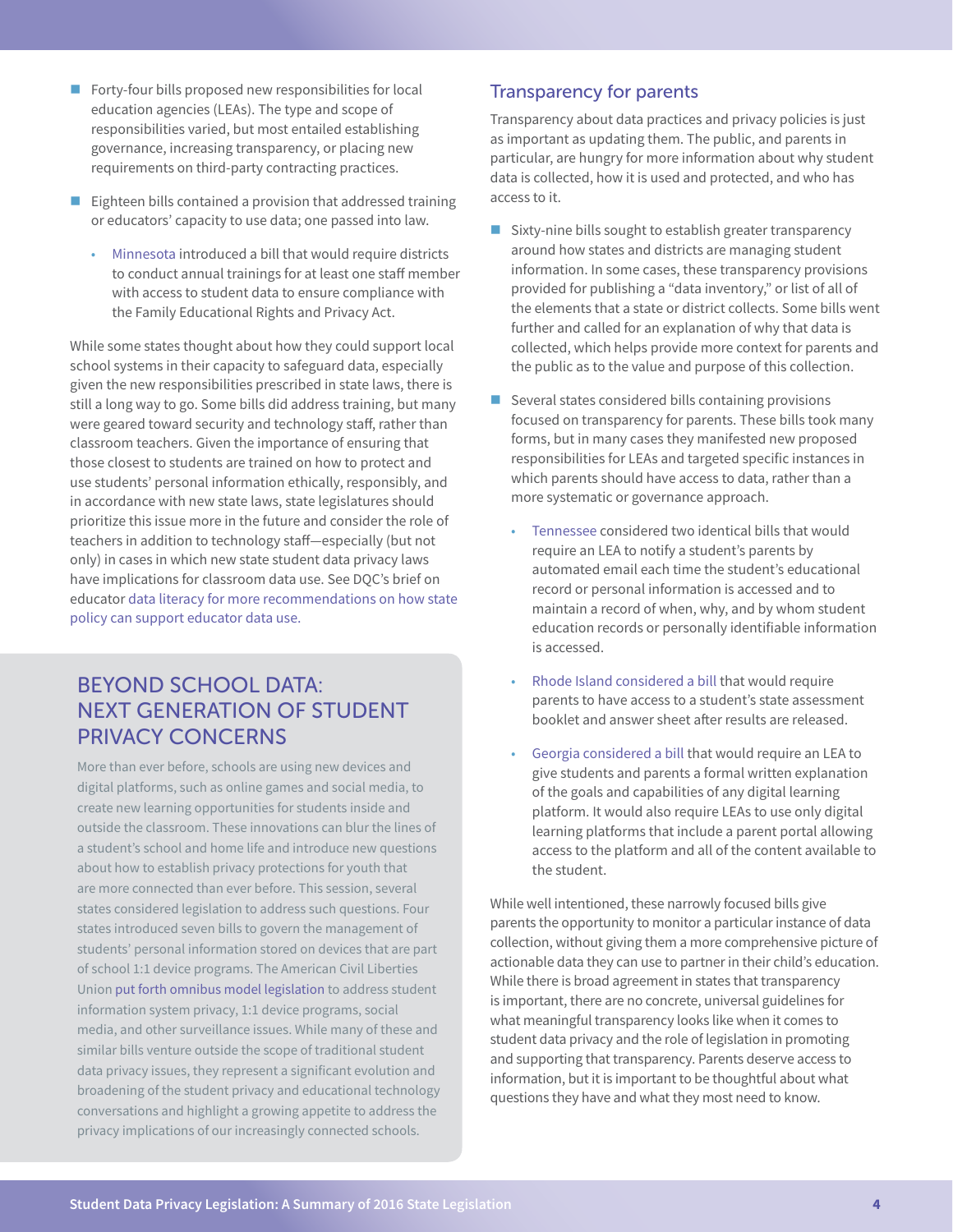## SURVEYS AND THE COLLECTION OF NONACADEMIC DATA

More than a dozen states introduced bills this session that would limit the use of nonacademic student surveys, primarily by requiring parental notification and consent (in other words, "opt-in") for the administration of such surveys.

Most of these bills drew language from the Protection of Pupil Rights Amendment (PPRA), which is a federal law that requires schools to obtain parental consent prior to administering certain types of surveys on enumerated nonacademic topics such as sexual behavior, political affiliation, and criminal behavior. These bills would apply similar restrictions to surveys administered on behalf of the state or districts.

Arizona passed a [law](http://www.cqstatetrack.com/texis/redir?id=5693e6b8214ba&rtype=text&original=y) that requires parental consent prior to the administration of student surveys on the topics enumerated in PPRA and requires the state Board of Education to approve in a public meeting any student-level nonacademic data before it is included in the statewide longitudinal data system.

New Hampshire Governor Maggie Hassan [vetoed](http://governor.nh.gov/media/news/2016/pr-2016-06-21-sb-320.htm) a similar bill that would have required parental consent for nonacademic surveys. The state already has a law in place that requires

parental notification and the ability to opt out of these surveys. The governor argued that such a bill "would present an undue burden to schools administering a survey and undoubtedly lead to unreliable survey data, creating insurmountable barriers to conducting meaningful school-based research used to promote the well-being of New Hampshire children, families, and communities."

While most of these bills focus on the survey instrument, the intent appears to be to place guardrails (in particular a greater role for parents) and more transparency around the collection of nonacademic data—often measured via surveys. This issue is not going away and will be increasingly complex given that states are now required to incorporate a nonacademic indicator in their accountability systems under the Every Student Succeeds Act and states are looking at surveys as a potential measurement instrument. As a result, states will have to be more intentional and transparent about the purpose of the nonacademic data they collect.

#### Summary of New State Laws

As of September 1, 2016, 16 student data privacy bills had been signed into law in 14 states. These states represent differing political and regional environments. Eleven of these states had already passed privacy laws in the past two years. This session Arizona, Hawaii, and Pennsylvania passed their first student data privacy laws.



Fewer new laws were enacted this year than in 2015 and 2014. These new laws address a diverse set of issues, the most prevalent of which are governing the activities of service providers and increasing transparency.

#### Governing the activities of third-party service providers

- $\blacksquare$  Seven states passed seven laws this session containing provisions that were directly modeled off of SOPIPA and prohibit service providers from engaging in targeted advertising, amassing a profile on a student, and selling student data, among other restrictions.
	- Since 2014, 33 states have considered a bill and 17 states have passed a law modeled off of SOPIPA. States will continue to iterate, but clearly SOPIPA has become the standard.
- $\blacksquare$  Five new laws contain new contracting requirements.
- [Colorado](http://www.leg.state.co.us/clics/clics2016a/csl.nsf/fsbillcont/65C31D600337BF8787257F2400644D7C?Open&file=1423_enr.pdf) and [Connecticut](https://www.cga.ct.gov/2016/ACT/pa/2016PA-00189-R00HB-05469-PA.htm) passed bills into law that distinguish between those third parties with which schools have a negotiated contract and those that do not have a formal contract. This is the first time this strategy has appeared in student data privacy legislation. States may seek to replicate this approach next year.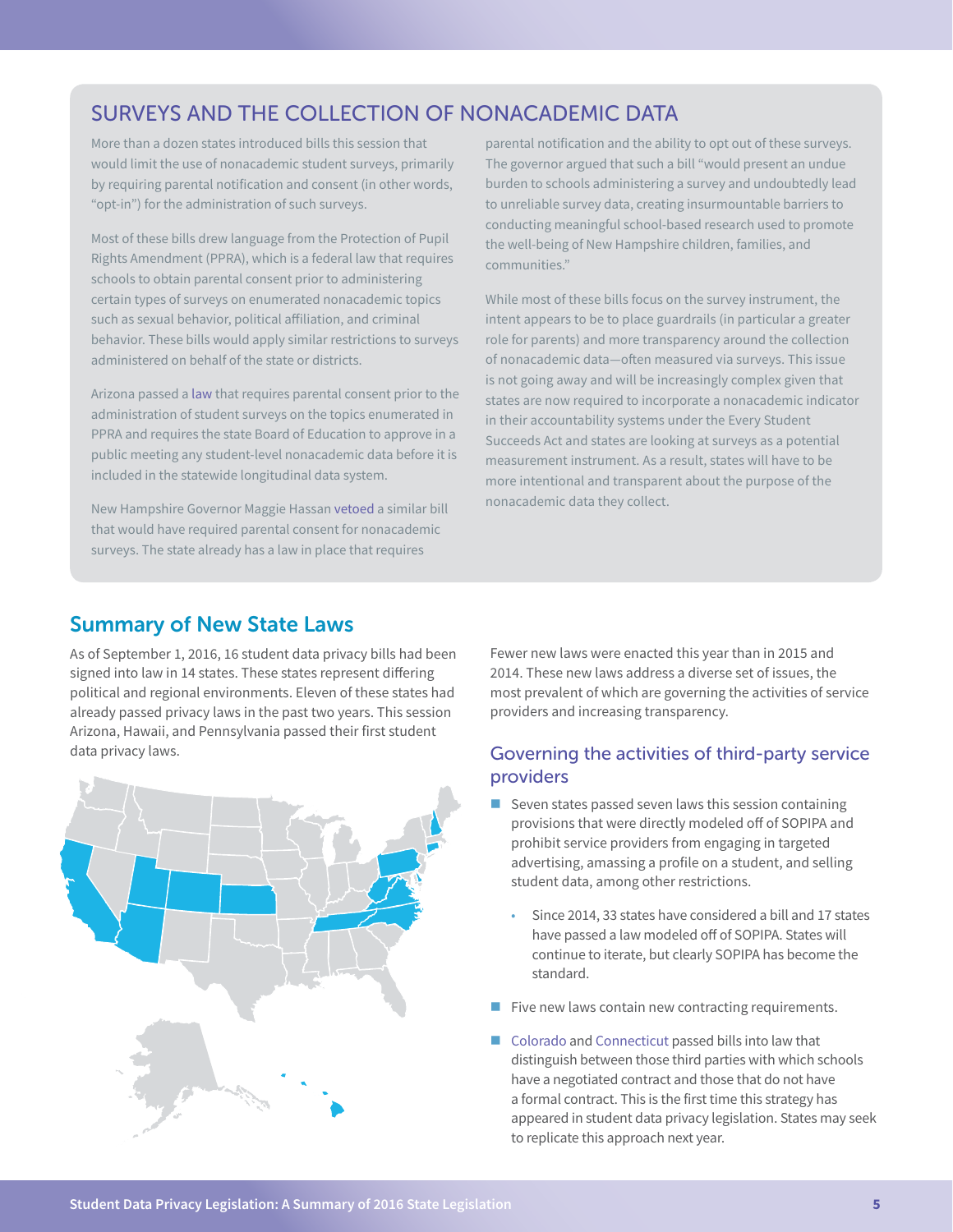## COLORADO ENACTS FAR-REACHING BIPARTISAN PRIVACY LAW

In June 2016, Colorado Governor John Hickenlooper signed a bipartisan student data privacy bill into law that places new restrictions on the activities of school service providers, charges districts to be more transparent about how data is used and shared, and requires the state to support districts' capacity to safeguard data. The [Student Data Transparency and Security](http://www.leg.state.co.us/CLICS/CLICS2016A/csl.nsf/fsbillcont3/65C31D600337BF8787257F2400644D7C?Open&file=1423_signed.pdf)  [Act,](http://www.leg.state.co.us/CLICS/CLICS2016A/csl.nsf/fsbillcont3/65C31D600337BF8787257F2400644D7C?Open&file=1423_signed.pdf) which builds on Colorado's 2014 student privacy law, prescribes broader and more stringent responsibilities for the state, districts, and service providers than most other laws over the past three legislative sessions. Some key provisions worth noting include the following:

- **Distinguishing types of service providers.** Like many other state bills this legislative session, the law issues requirements for school service providers that are largely modeled off of [California's 2014 SOPIPA,](https://leginfo.legislature.ca.gov/faces/billNavClient.xhtml?bill_id=201320140SB1177) including that individual student data may not be sold or used for targeted advertising. But the law goes beyond SOPIPA to distinguish between providers with formal contracts and those that are used by teachers or other school staff without formal negotiated contracts. While both formally negotiated contracts and "click wrap" agreements are considered legally binding, the latter undergo a different level of scrutiny and review. In making this distinction, the law recognizes this difference in the circumstances surrounding how schools engage with these services.
- **Increasing transparency around data use and sharing practices.** Each district and charter school is required to publish on its website a list of the data elements that it collects and maintains and how they are used; each of the services it formally contracts with; and "to the extent practicable," each of the on-demand providers that are

used by its employees. While transparency can help safeguard privacy and build public trust in data, some are concerned that these new requirements will place a heavy administrative burden on districts.

- **Providing state support for local capacity.** This law is unique in its explicit focus on training local staff to use student data, an issue most other state student data privacy bills have largely left unaddressed. The Colorado Department of Education must identify and make available to local districts resources that they may use to train employees on student information security and privacy. Developing these trainings and resources for districts will likely be a significant project for the state but one that is critical to ensuring that those working closest to students have the knowledge and supports to use data effectively and ethically.
- Requiring districts and charter schools to adopt a privacy **policy.** The law requires districts and charter schools to develop a student information privacy and protection policy that adheres to the provisions of the law. Acknowledging that not all districts have the capacity and expertise to craft a comprehensive policy of their own, the Colorado Department of Education must draft a model policy that districts can adopt.

The law went into effect in August 2016. Especially given that the provisions above are largely unique compared to other state laws, and will require a significant effort on the part of the state and districts, it will be important to watch and learn from Colorado's implementation of this law as it may become a model for other states.

#### Governance and transparency for state data practices

- Five new laws provide for new state-level governance and transparency practices.
	- [Utah's](http://www.cqstatetrack.com/texis/redir?id=56c3adf8386e) law tasks the state board with developing a student data privacy governance plan, establishing advisory groups, and designating a state student data officer.
	- [Arizona'](https://legiscan.com/AZ/text/HB2088/2016)s new law requires the state board to approve all nontest data (or data not relating to a core subject) that is included in the statewide longitudinal data system and post the list of these indicators, along with the reason for collecting them and with whom the data is shared, on the state's website.

#### New roles for LEAs

- New state laws in Arizona, Colorado, Connecticut, and Utah assigned new responsibilities to LEAs.
	- [Utah](http://www.cqstatetrack.com/texis/redir?id=56c3adf8386e) requires all LEAs to develop their own data governance policies and establish a student data privacy manager. The law also requires the state to establish a data users advisory group composed of individuals who use student data in districts and schools, which will provide feedback on the practicality of proposed state data use policies. The state student data privacy officer is required to provide training, support, and model governance plans to LEA employees.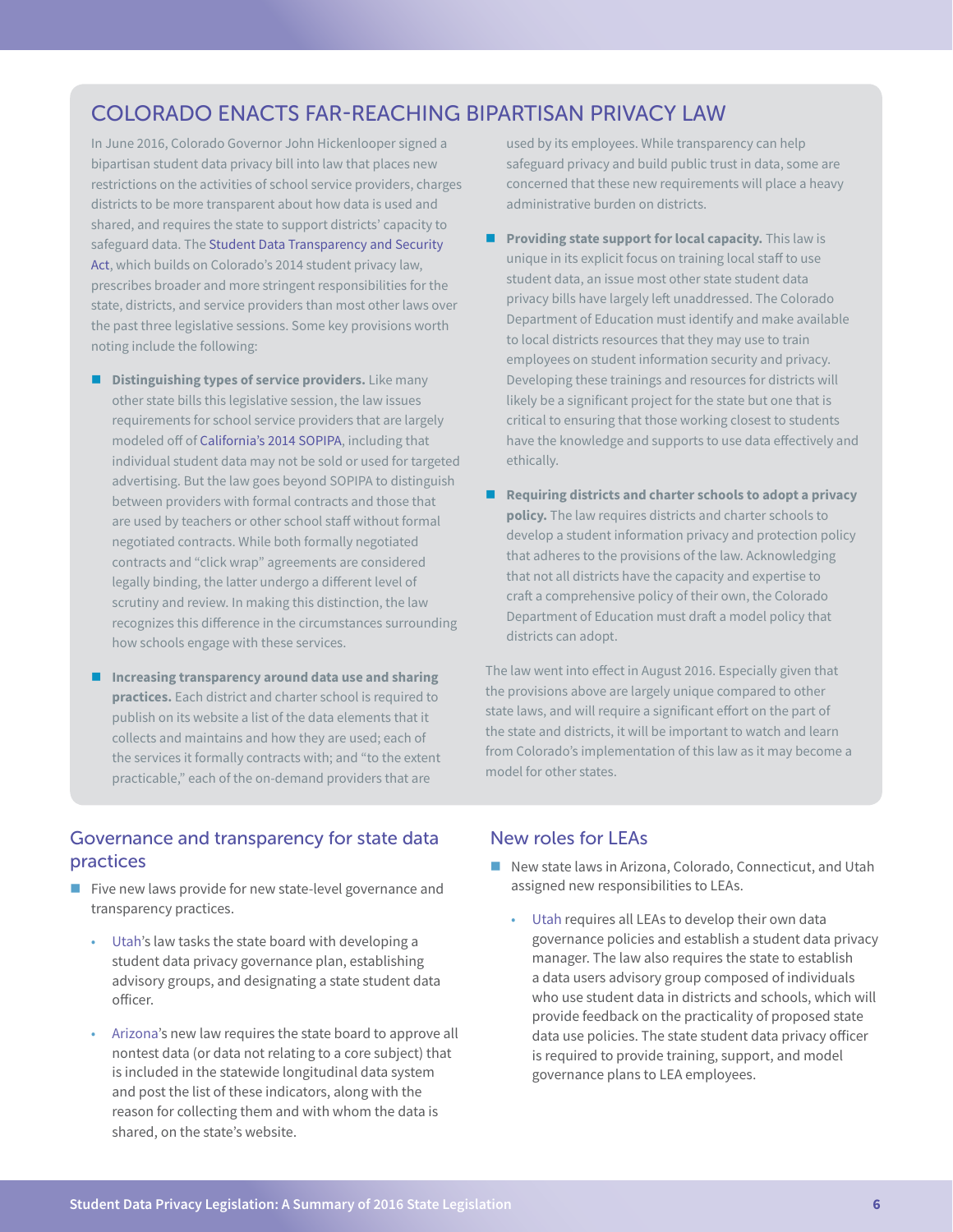- [Connecticut](https://www.cga.ct.gov/2016/ACT/pa/2016PA-00189-R00HB-05469-PA.htm) requires local or regional boards of education to notify parents within five business days each time a new contract is signed that would affect their child. This electronic notice must include a brief description of the purpose of the contract and what student information may be collected as a result.
- Both Utah's and Colorado's (see sidebar on p. 6) laws require some state support for these new local responsibilities. Connecticut's law establishes a task force to study issues relating to student data privacy, including the feasibility of developing a toolkit for use by local and regional boards of education to support practices critical to safeguarding data, such as contracting and security.

## Student Data Privacy Legislation over Time

To date, **49 states and the District of Columbia (all but Vermont) have introduced at least one student data privacy bill, and 36 states have at least one new student privacy law.** 

Over time, bills have become more focused on data governance, and fewer bills would compromise the basic functioning of the state's education services.

- $\blacksquare$  In 2014 a quarter of the bills introduced would compromise the basic functioning of the state's education services, compared to 2016 when that proportion was 14 percent.
- In 2014 less than half of the bills provided for governance; in 2016 82 percent of them did.

#### Updates to legislation

- Five of the 16 new laws were relatively small amendments to laws that were passed since 2014.
	- Virginia made amendments ([HB 519](https://lis.virginia.gov/cgi-bin/legp604.exe?161+sum+HB519) and [HB 749\)](https://lis.virginia.gov/cgi-bin/legp604.exe?ses=161&typ=bil&val=hb749) to a 2015 law governing the activities of service providers. These amendments include additional definitions, which largely make the law more in line with legislative approaches that other states and the [federal](http://blogs.edweek.org/edweek/DigitalEducation/2015/07/federal_student-data-privacy_bill.html)  [government](http://blogs.edweek.org/edweek/DigitalEducation/2015/07/federal_student-data-privacy_bill.html) are considering. The law will also now cover services designed and marketed for schools that are used by a "school-affiliated entity," or a private entity that supports schools (e.g., booster clubs or PTAs).

States are also building on their past efforts.

- Twenty-one states that had already passed a law in 2014 or 2015 introduced bills this session.
- $\blacksquare$  Ten states introduced a bill in 2016 that would amend a law passed in 2014 or 2015.

The work of safeguarding privacy is never done, and it is encouraging to see states go back and build on the work they have already done. These bills also are considering more diverse issues, signaling that states are adapting for their own contexts and thinking more broadly about data and privacy in schools. In contrast to 2014, now there are more resources and models to inform this work.



#### **TRENDS IN STATE DATA PRIVACY LEGISLATION 2014–16**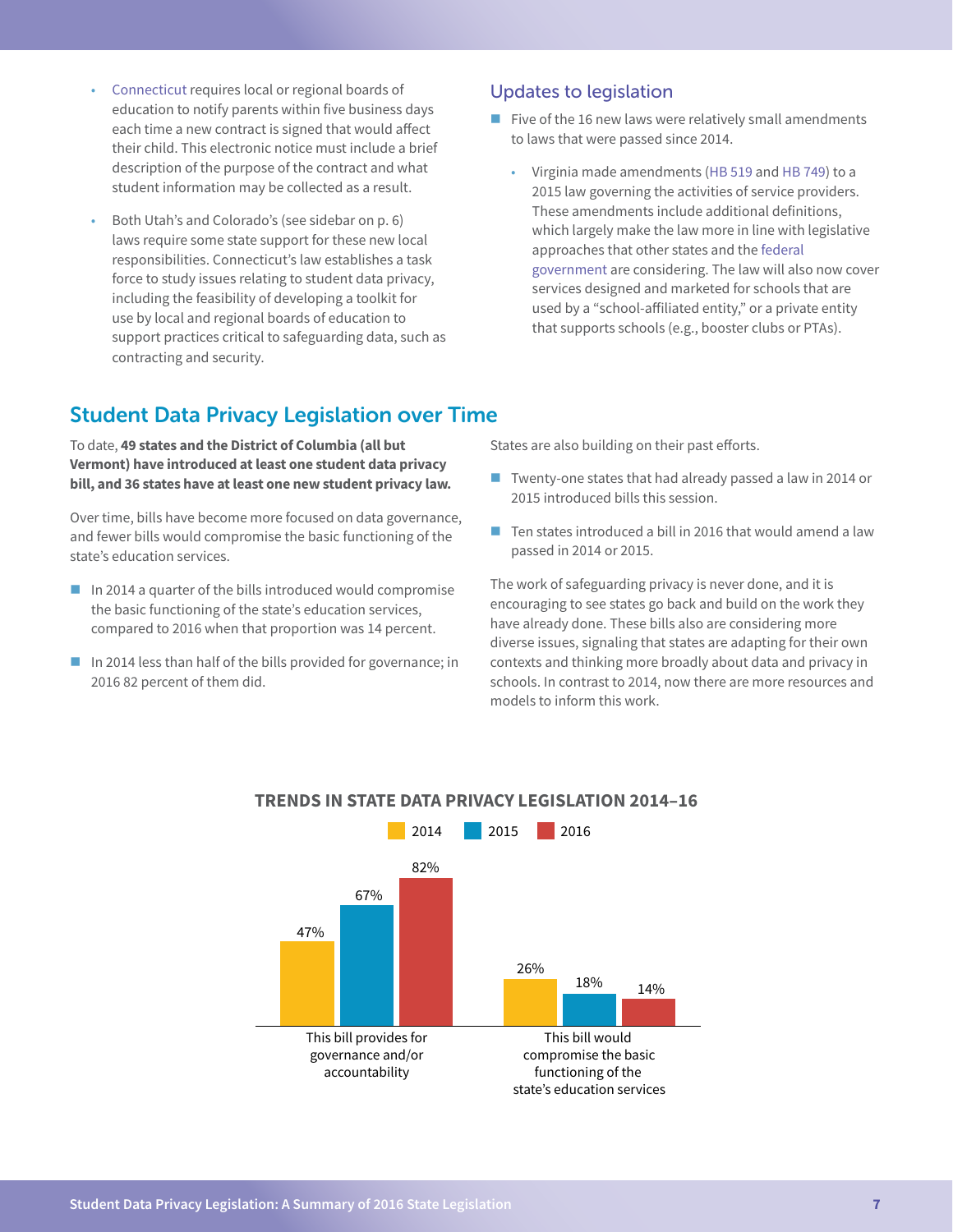## Looking Ahead to 2017

Next year DQC anticipates the landscape of student data privacy legislation will continue to evolve, as states build on the conversations that have already been started in nearly every statehouse while they work in a new policy environment created by the federal Every Student Succeeds Act (ESSA). There is broad acknowledgment across the country about the need to prioritize and address student data privacy and a growing appetite to establish data governance as a policy solution. DQC hopes that these new contexts will drive states to think more broadly about how data is used in service of student learning and start to think about privacy as just one piece of the full picture of data use. DQC has released a new set of state policy recommendations and will be making adjustments to our legislative tracking and reporting in accordance with changes in the field and what we hope to see states work on moving forward.

#### What to expect next session

States will:

- **Address the role of third-party service providers.** This issue will likely remain an important point of contention for states, especially in the absence of movement on this issue in Congress. In 2016 states introduced several innovative approaches to legislating this issue, such as the approach used by Colorado and Connecticut to distinguish between providers with and without contracts—and next year other states may follow suit.
- **Amend existing privacy laws and focus on their unique state contexts.** Like this year, states likely will make small amendments and continue to refine existing student data privacy laws based on their individual state needs and continued conversations about how best to safeguard data.
- **Explore student privacy issues beyond the education record.** Given that these issues are still very new, next year there will likely be even more conversation about the privacy implications of new technology-driven school practices that span a student's school and home life.
- Turn attention to ESSA, and the number of bills narrowly **focused on privacy will decrease.** Moving forward, the number of bills and new laws focused specifically on student data privacy will likely continue to decrease. States will be most focused on their new responsibilities under ESSA, in particular their need to develop accountability plans in accordance with the law. These plans will require states to think about indicators and understand the needs of their data systems.

#### What should states do?

- **Approach new privacy protections in the broader context of how data serves student learning.** Privacy is and will continue to be critical, but it is just one piece of this picture. DQC encourages states to shift from narrow prohibitions on individual uses of data to provisions that establish governance. Strategies for governing data management and use should be driven by the full picture of how data best serves student learning. This picture includes considering the other institutions and programs that serve students beyond the classroom and beyond K–12. ESSA contains numerous opportunities for states to go above and beyond to ensure that data works for educators, students, and families, and DQC hopes that the attention on ESSA implementation will lead states to focus on the broader picture of data use—and the important role of privacy policies within that picture.
- **Prioritize, promote, and support local capacity.** Everyone has a role to play in safeguarding data, but states have largely ignored the important need to ensure that all people who interact with student data have the ability to safeguard it and use it to advance student learning. Despite growing consensus and awareness of the importance of training, very few bills this year contained provisions that would support the ability of those closest to students, and in particular classroom teachers, to understand their role in safeguarding students' personal information. Moving forward, states should consider the role of legislation in supporting educators' ability to safeguard data, especially as they propose new responsibilities for data use in districts and schools.
- Learn from and address implementation challenges. As states borrow from each other and revisit and amend their own laws, it is important to remember that many of these laws have only recently gone into effect; there is still a lot to learn about how they play out in practice. SOPIPA, a model for many state bills and new laws, went into effect only in January of this year. Given the number of new laws that have been enacted in the past three years, and given that in many ways these policy solutions are new and untested, DQC hopes that states will find ways to track implementation of new laws and identify and address unanticipated consequences and challenges.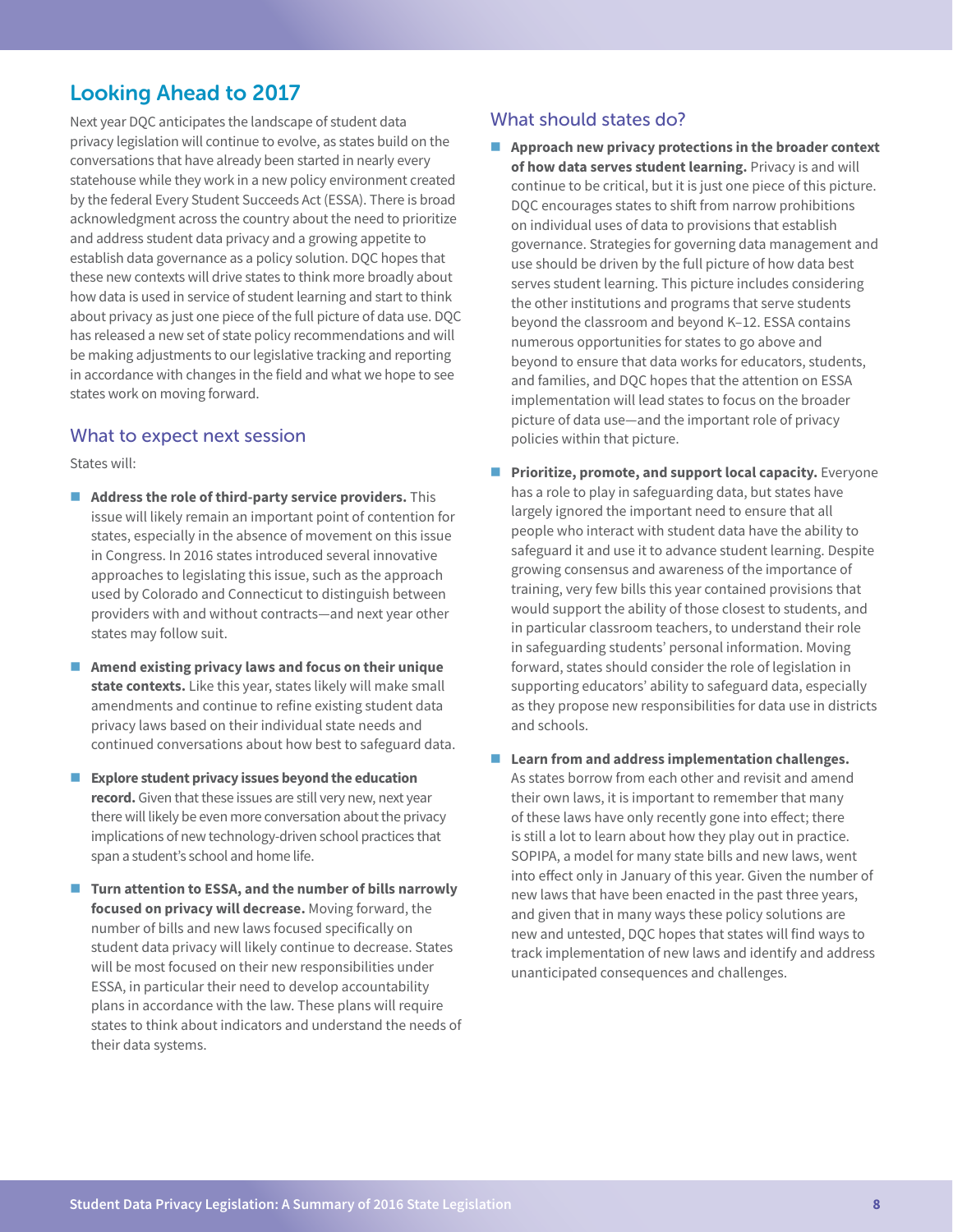### Time to act: New DQC recommendations and future research

In April 2016, DQC released a new set of policy recommendations that provide a guide for states to ensure that data is working in service of student learning. The [Four Policy Priorities to Make](http://dataqualitycampaign.org/resource/four-policy-priorities-make-data-work-students/)  [Data Work for Students](http://dataqualitycampaign.org/resource/four-policy-priorities-make-data-work-students/) are the following:

- 1. [Measure what matters.](http://dataqualitycampaign.org/why-education-data/make-data-work-students/#measure-what-matters) Be clear about what students must achieve and have the data to ensure that all students are on track to succeed.
- 2. [Make data work for students.](http://dataqualitycampaign.org/why-education-data/make-data-work-students/#make-data-use-possible) Provide teachers and leaders the flexibility, training, and support they need to answer their questions and take action.
- 3. [Be transparent and earn trust.](http://dataqualitycampaign.org/why-education-data/make-data-work-students/#be-transparent---earn-trust) Ensure that every community understands how its schools and students are doing, why data is valuable, and how it is protected and used.

4. [Guarantee access and protect privacy.](http://dataqualitycampaign.org/why-education-data/make-data-work-students/#guarantee-access---protect-privacy) Provide teachers and parents timely information on their students and make sure it is kept safe.

DQC will be evaluating states' progress toward each of these priorities, and we will be considering legislation as part of this evaluation. Given what we anticipate will be a shift in states' activities we will be broadening our legislative tracking to all state bills that affect data use. We will also begin to research, analyze, and share how states are implementing laws they pass that have a major impact on data use practices in their states.

We hope states will continue to prioritize privacy as a critical piece of making data work for students.